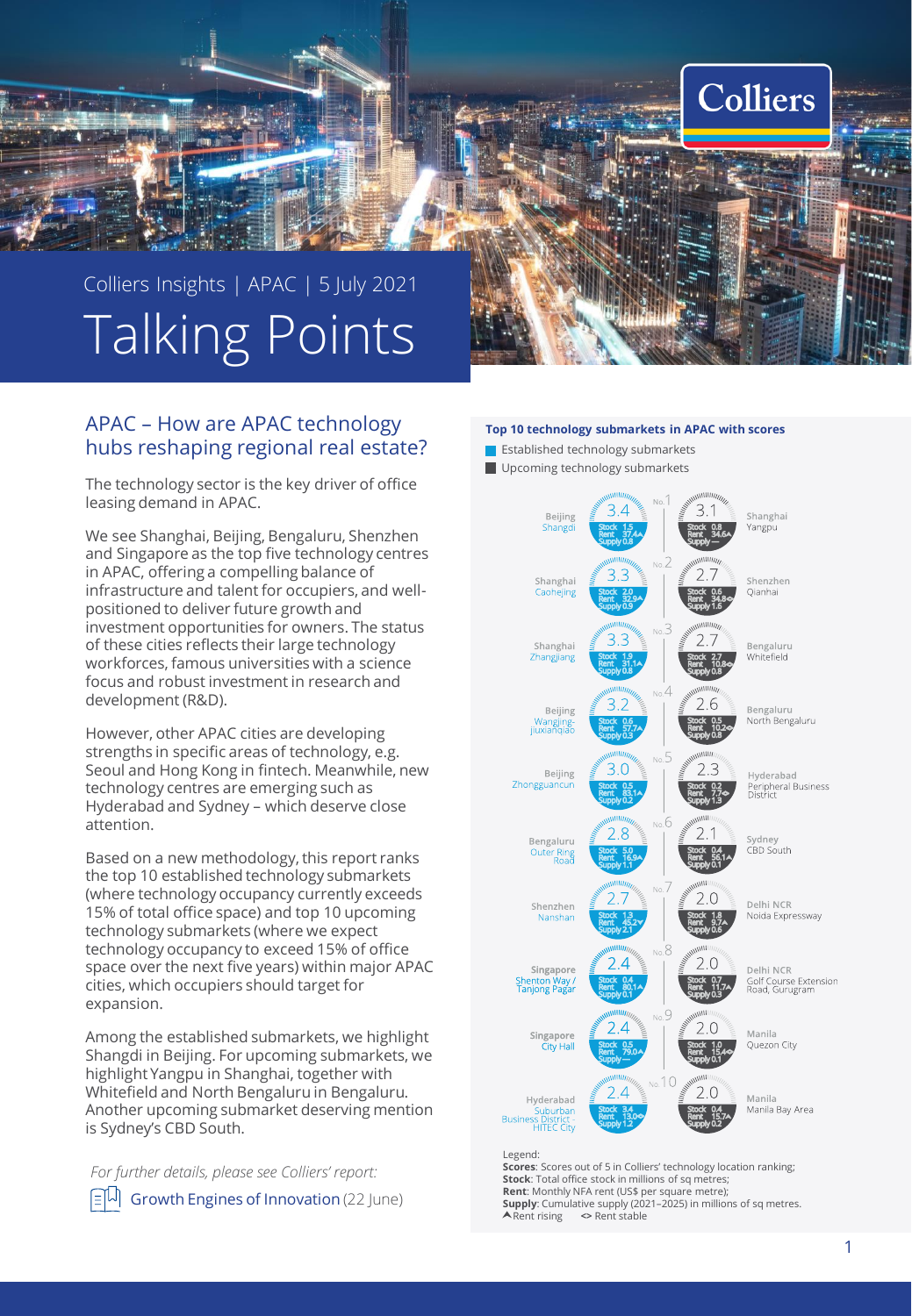# Manila - Survey on multi-sector

Our survey, conducted during the Colliers Q1 2021 Metro Manila Property Market Presentation reveal occupiers are expanding outside of Metro Manila, providing an opportunity beyond 2021 for office developers in the provinces. We recommend developers landbank in strategic locations such as Pampanga.

Retailers and mall operators are aggressively expanding their online presence. We recommend they be quick in capturing new trends in the market influenced by a lockdown and a household consumption -driven economy including repositing assets to logistics use to support rapid, last -mile deliveries.

Meanwhile, Colliers has observed that investors continue to acquire house and lot and lot only projects in key urban areas outside Metro Manila. We recommend that developers continue to implement strategic landbanking and follow the national government's massive infrastructure implementation program 1 .

the Colliers Q1 2021 Philippine Property Market Briefing.

# **Highlights on the sectors:**



**For further details, please see Colliers'** report<br> **For further details**<br> **For further details, please see Colliers**<br> **For further details**<br> **For further details**<br> **For further details, please see Colliers'**<br> **For further** Colliers believes that the currently still strict quarantine protocols are among the factors pushing consumers to prefer subscription -based delivery programs and online shopping will likely continue to thrive even post -Covid.



We encourage developers to be more strategic with their landbanking strategies and explore pent up demand beyond



We recommend that developers further explore opportunities to build office towers in Pampanga, Laguna, and Cebu areas.

[Capturing Post](https://www.colliers.com/en-ph/research/flash-report-capturing-post-covid-gains) -Covid Gains (23 June)